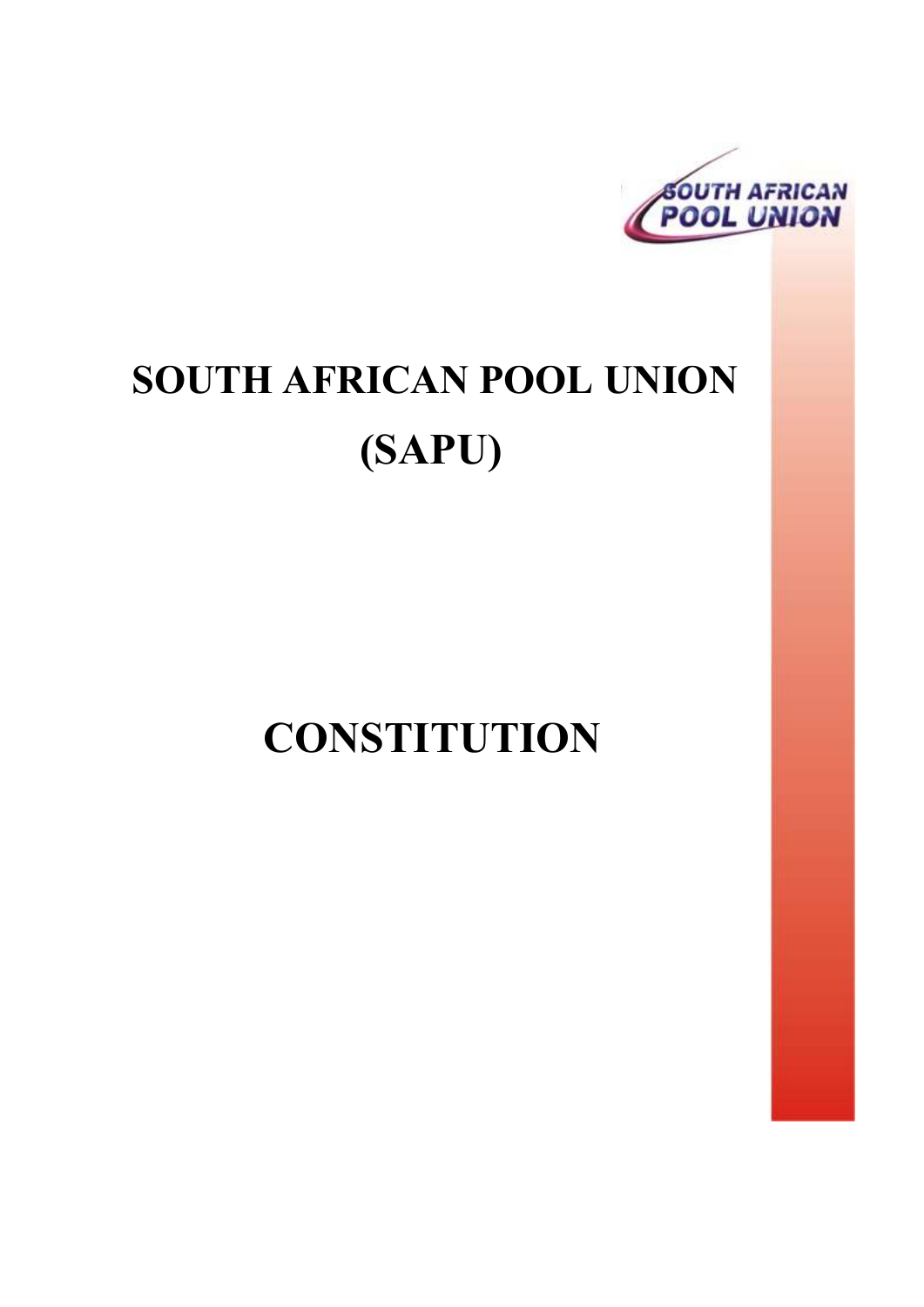# **TABLE OF CONTENTS**

| <b>ABBREVIATIONS</b> |                                            | $\overline{2}$ |
|----------------------|--------------------------------------------|----------------|
| <b>ARTICLE 1</b>     | Name, Legal Seat, Address and Language     | 2/3/4          |
| <b>ARTICLE 2</b>     | Objectives                                 | 4/5            |
| <b>ARTICLE 3</b>     | Membership                                 | 5/6            |
| <b>ARTICLE 4</b>     | <b>Executive Committee</b>                 | 6/7            |
| <b>ARTICLE 5</b>     | Powers of Executive Committee              | 7/8/9          |
| <b>ARTICLE 6</b>     | General Assembly (GA)                      | 9/10           |
| <b>ARTICLE 7</b>     | Meetings                                   | 10/11          |
| <b>ARTICLE 8</b>     | <b>Annual General Meeting</b>              | 11/12          |
| <b>ARTICLE 9</b>     | <b>Appointed Delegates and Nominations</b> | 12             |
| <b>ARTICLE 10</b>    | Extra-Ordinary General Assembly (EGA)      | 12             |
| <b>ARTICLE 11</b>    | <b>Financial Matters</b>                   | 13             |
| <b>ARTICLE 12</b>    | Auditor                                    | 13             |
| <b>ARTICLE 13</b>    | Signing of Documents and Contracts         | 13             |
| <b>ARTICLE 14</b>    | <b>Enquiry into Misconduct</b>             | 14             |
| <b>ARTICLE 15</b>    | Procedure into Enquiries                   | 14/15          |
| <b>ARTICLE 16</b>    | Powers of Disciplinary Committee           | 15             |
| <b>ARTICLE 17</b>    | Appeals, Reviews, Reinstatement            | 16             |
| <b>ARTICLE 18</b>    | Amendments to the Constitution             | 16             |
| <b>ARTICLE 19</b>    | Dissolution                                | 16/17          |
| <b>ARTICLE 20</b>    | Interpretation                             | 17             |
| <b>ARTICLE 21</b>    | General                                    | 17             |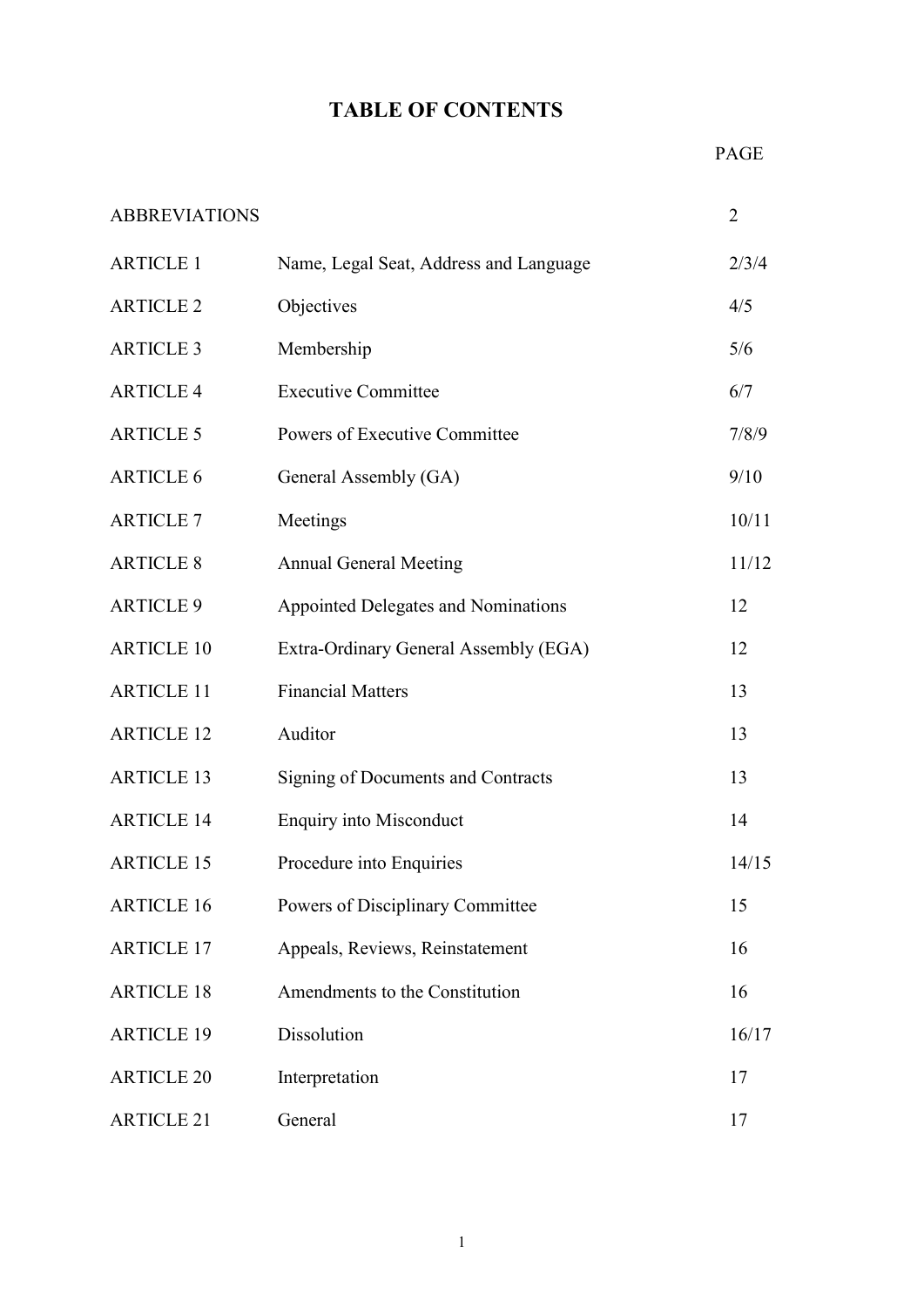#### **Remark**

In this constitution, unless inconsistent with the context, the masculine gender includes the feminine gender and the singular includes the plural and visa versa.

#### **ABBREVIATIONS**

| <b>AAPA</b>   | All Africa Pool Association                              |
|---------------|----------------------------------------------------------|
| <b>EGA</b>    | Extra Ordinary General Assembly                          |
| GA            | General Assembly                                         |
| <b>IOC</b>    | <b>International Olympic Committee</b>                   |
| OC            | <b>Organizing Committee</b>                              |
| <b>SAIDS</b>  | South African Institute for Drug-Free Sport              |
| <b>SACCS</b>  | South African Confederation of Cue Sports                |
| <b>SASCOC</b> | South African Sports Confederation and Olympic Committee |
| <b>WCBS</b>   | World Confederation of Billiard Sports                   |
| <b>WPA</b>    | World Pool-Billiard Association                          |

# **1. ARTICLE 1: NAME, LEGAL SEAT, ADDRESS AND LANGUAGE**

#### **1.1 TITLE**

 The name of this national controlling body of pool in South Africa shall be SOUTH AFRICAN POOL UNION (hereinafter referred to and known by the acronym SAPU).

#### **1.2 AFFILIATIONS**

SAPU shall be affiliated to the South Africa Confederation of Cue Sports (SACCS) and the South African Sports Confederation and Olympic Committee (SASCOC).

SAPU shall also be affiliated to the continental controlling body of Pool in Africa, which is the All Africa Pool Association (AAPA), which in turn secures affiliation to the world controlling body of pool, the World Pool Association (WPA), which in turn secures affiliation to the World Confederation of Billiard Sport (WCBS) and the International Olympic Committee (IOC).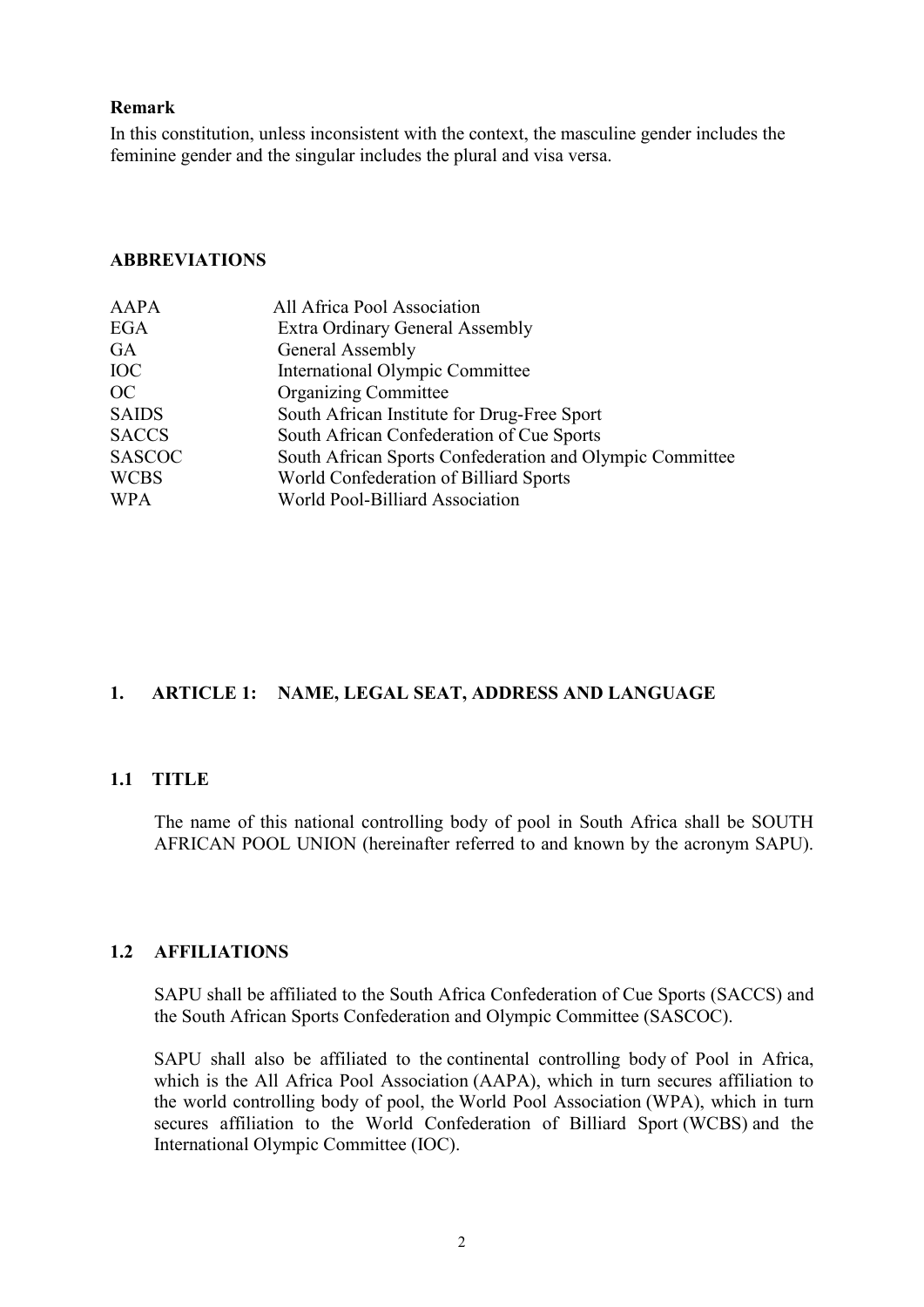#### **1.3 HEADQUARTERS**

The administrative headquarters of SAPU shall be situated in the Republic of South Africa and shall be at the Domicilium citandi of the President of SAPU and shall be so for the duration that he is in office.

# **1.4 LEGAL PERSONALITY**

SAPU is a Voluntary Sports Organisation, having a corporate identity separate from that of its members, which is entitled to own property, whether movable or immovable or otherwise, and to sue or be sued in its own name and, notwithstanding any change in the composition of its membership from time to time, shall have perpetual succession.

# **1.5 INSIGNIA AND COLOURS**

- 1.5.1 The colours of SAPU shall be green and gold.
- 1.5.2 The awarding of colours will be under the supervision of the Colours Committee. No unauthorized use of the official colour or insignia will be permitted.

# **1.6 OFFICIAL LANGUAGE**

The official and administrative language of SAPU shall be English.

# **1.7 JURISDICTION**

- 1.7.1 The area of jurisdiction within which the Sport of Pool will be administered, services rendered and funds raised, shall be the Republic of South Africa.
- 1.7.2 SAPU shall have jurisdiction over its member affiliated associations/ organisation/s and/or promoter/s, during the tenure of their membership of SAPU, wheresoever they may be.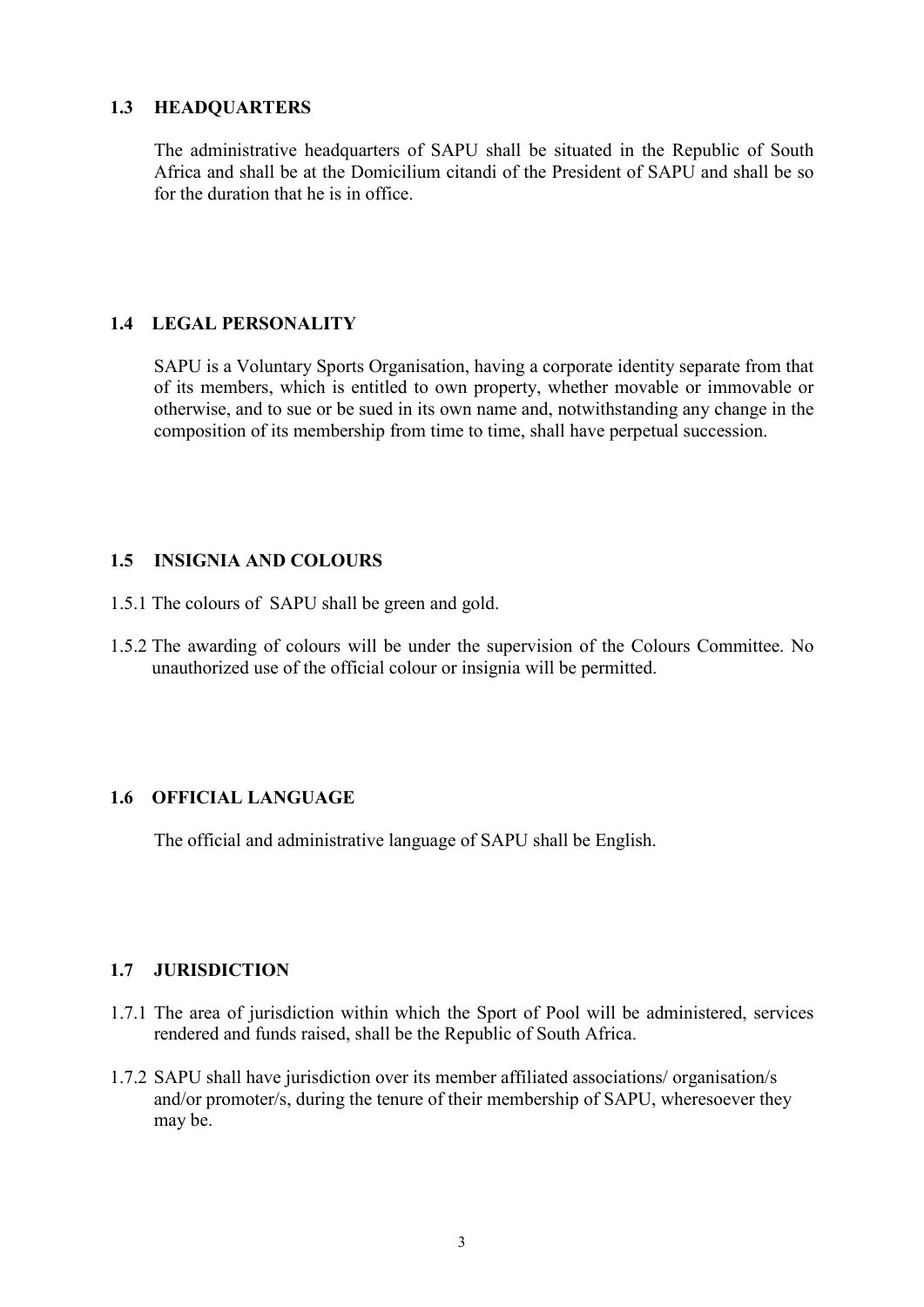#### **1.8 INDEMNITY**

- 1.8.1 Every office bearer, official and/or employee of SAPU shall be indemnified by SAPU against all costs, losses and expenses which he may incur or become liable for by virtue of any reason or any act or omission in the legitimate and authorized discharge of his duties, unless the loss in question is caused by his own gross negligence, dishonesty or bad faith.
- 1.8.2 Office bearers, officials and/or employees of SAPU shall be indemnified by SAPU against pecuniary loss sustained by reason of legal proceedings, arising out of whatsoever cause, instituted against SAPU or against such office bearer, official or employee in his representative capacity, provided that the indemnity conveyed herein shall not extend to private personal acts of such office bearers, officials or employees outside the cause and scope of their duties or employment and acts outside the official appointment and of the office of SAPU.

# **ARTICLE 2: OBJECTIVES**

The objectives for which SAPU was established, are as follows:

TO ACT AS A CO-ORDINATING BODY FOR ALL POOL DISCIPLINES PLAYED WITHIN SOUTH AFRICA

# TO RECOGNISE AND RESPECT THE OUTONOMY OF ITS MEMBERS.

- 2.1 To encourage, promote, develop and advance all disciplines of the sport of pool played nationally in the Republic of South Africa and any pool discipline falling under the auspices of WPA and which is played competitively by players under the jurisdiction of SAPU.
- 2.2 To foster, encourage and facilitate the participation by all persons in South Africa, irrespective of race, colour, creed, sex, age or disability, in the sport of pool and to gain and maintain a feeling of goodwill amongst such persons, while assisting them to empower themselves to participate in the sport of Pool.
- 2.3 To ensure that all training, including coaching and administrative and technical skills, be done in accordance with the latest of the National Qualifications Framework (NQF) of the Department of Labour and the Department of Sport and Recreation. To qualify through the NQF, administrators to national recognized certificate level and further.
- 2.4 To recognize the WADA anti-doping code as applied by SAIDS and to take action against the use and abuse of drugs and dependence-producing substances. To ensure that all its members comply with the standards set by the international sporting fraternity, more specifically those applicable to the sport of Pool.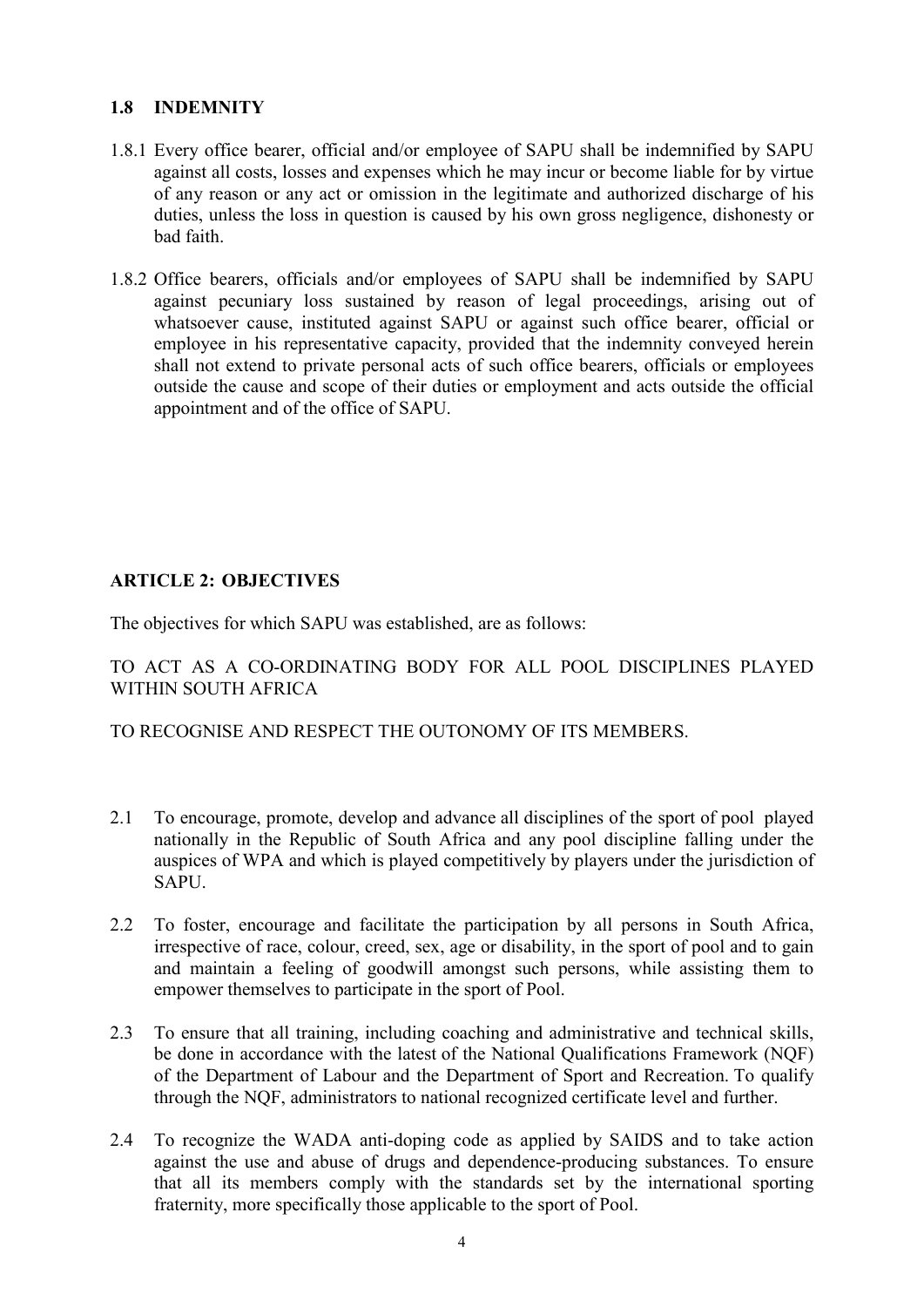- 2.5 To ensure that appropriate standards of discipline are maintained by its members and affiliated associations/organization/s and/or promoter/s and to this end to take such disciplinary or other action (which will include the imposition of a fine and/or suspension and/or banning from participation) against any of its members or affiliated associations/organization/s and/or promoter/s or any official or office bearer as it may deem fit and in cases of sufficient importance, to act as an appeal committee against disciplinary decisions taken by its affiliated associations/organization/s and /or promoter/s.
- 2.6 To co-ordinate dates for National tournaments, events and championships and apply for colours, through the SACCS, for its members representing the country. To encourage the staging of any required tournaments that it may deem fit for the advancement of a specific discipline and/or the sport of pool in general.
- 2.7 To develop a close liaison with SACCS/SASCOC and all other organizations in order to obtain optimal recognition for the sport of pool and SAPU. To seek inclusion of various disciplines of the sport of pool in the South African Games, All Africa Games and World Games
- 2.8 To do everything necessary or required, that are incidental and conducive to the attainment and enhancement of the aims and objectives of SAPU.

# **3. ARTICLE 3: MEMBERSHIP**

# **3.1 Members**

Membership shall be awarded to all Pool Associations/Organisation/s and / or Promoter/s in the Republic of South Africa, which membership shall be confirmed by the GA of SAPU. A register of members shall be maintained at the registered headquarters of SAPU.

 Each affiliated Association/Organisation/s and/or Promoter/s shall pay an annual affiliation fee to SAPU as well as an annual capitation fee for each registered member under the jurisdiction of such Association.

The said subscriptions shall be payable by the affiliated associations/organisation/s and/or promoter/s by not later than 30 October each year, or within 14 days after a member has been accepted by his/her association. Failure to comply will result in a penalty being imposed and the withdrawal of all voting rights until such time as the outstanding fees are fully paid.

The said affiliation, capitation and penalties for late payments shall be decided upon each year at the AGM.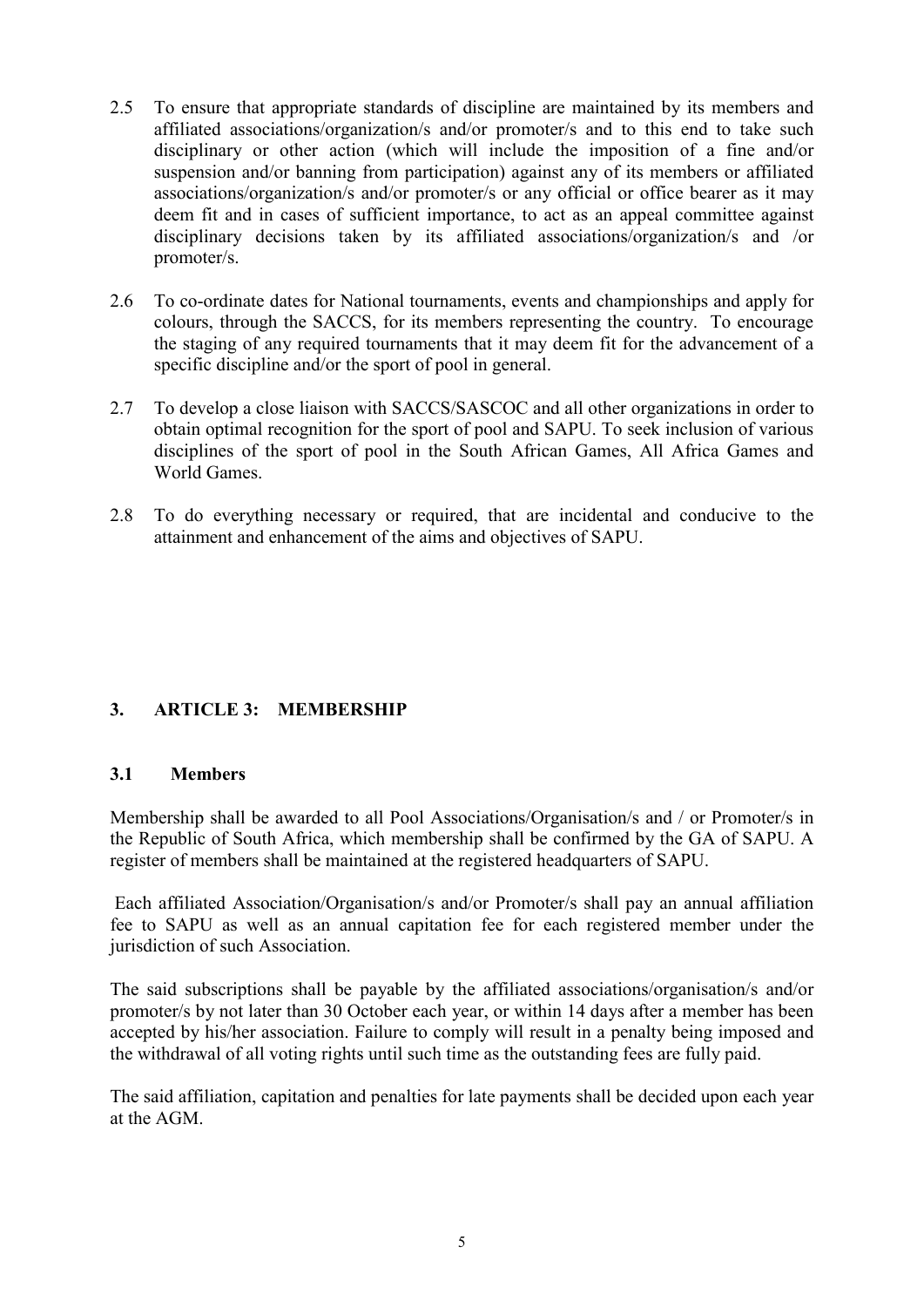#### **3.2 Associate Members**

Associate Membership shall be open to all trade associations, business houses and others connected with the sport of pool. Associate Members shall have no voting rights or hold office within SAPU, but are allowed to attend the GA as observers. Application for Associate Membership shall be subject to a donation, payable annually to SAPU, and as determined by the board from time to time.

# **3.3 Honorary Members.**

SAPU may bestow from time to time, the title of Honorary Member on a person, in recognition of his/her meritorious contribution to the enhancement and betterment of SAPU and/or the sport of pool. Nominations for this title must be approved at the GA. Such members will be entitled to attend GA's but will hold no voting rights or office within SAPU.

# **4. ARTICLE 4: EXECUTIVE COMMITTEE**

The affairs of SAPU shall be administered by an Executive Committee of six (6), comprising a President, Vice-President, Secretary, Treasurer, Development Officer, Public Relations Officer and, if necessary, two (2) additional members, all elected by the Council of SAPU at the Annual General Meeting.

- 4.1 The Executive Committee Members shall be elected for a period of four years, but may be re-nominated and re-elected for a new term.
- 4.2 The Additional Members shall be elected for one term of 12 (twelve) months only, but shall be eligible for re-election when their term expires.
- 4.3 The members of the Interim Executive Committee of SAPU may be nominated as candidates for the First Executive Committee. Thereafter candidates for the subsequent Executive Committees shall be nominated by the Associations, who shall each be limited to two nominations.
- 4.4 Any candidate nominated as an Executive Member, has to be an elected executive Member of his Provincial or National Association for the year preceding the Annual General Meeting, but should any SAPU elected Executive Member loose his position on the Executive Committee of his Provincial/National Association during his four year term of office, he will not automatically cease to be an Executive Member of SAPU. Such member shall however not qualify for re-election should he not be an elected Executive Member of his Provincial or National Association when his term of office expires.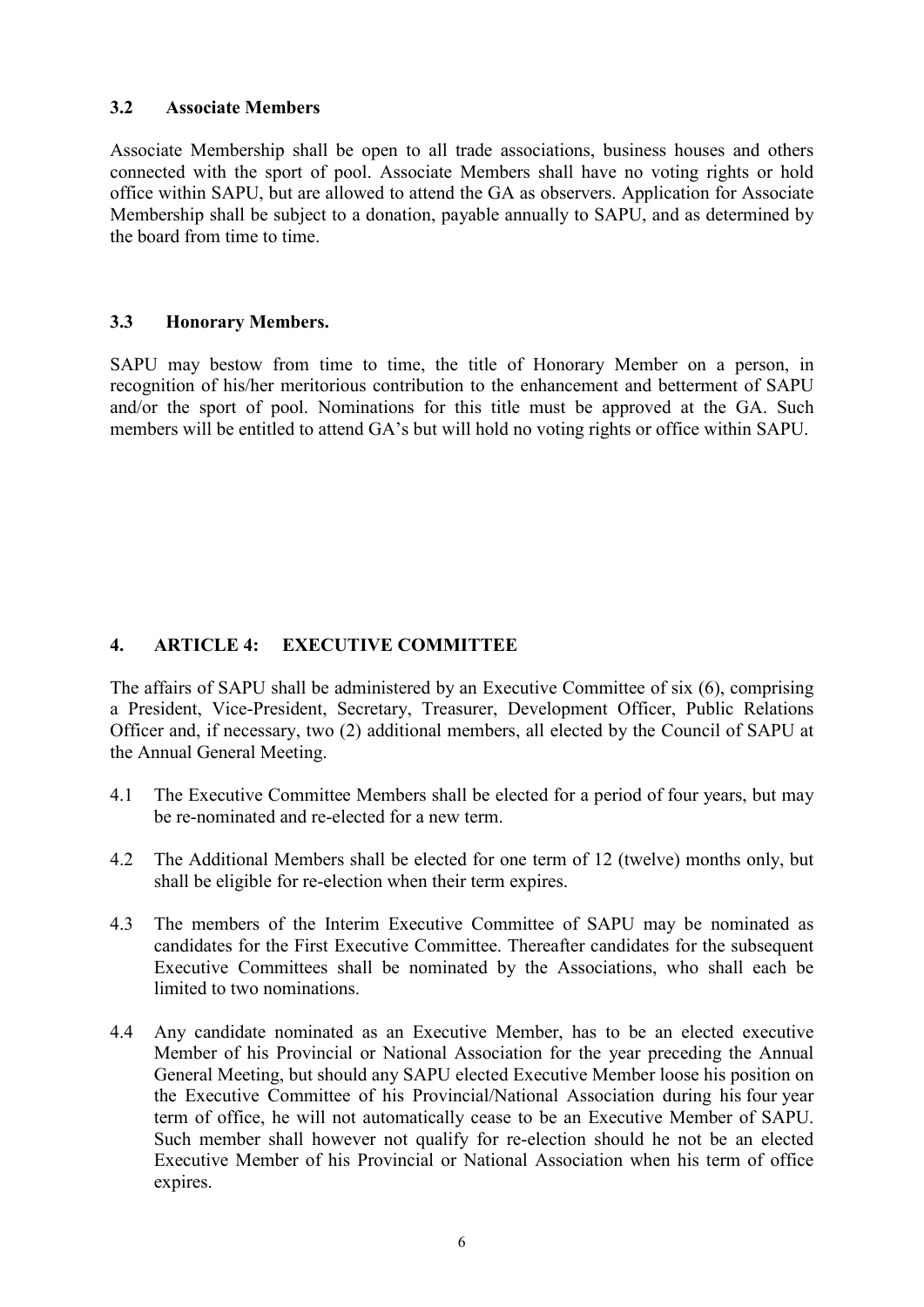- 4.5 The Secretary shall cause nomination papers to be circulated to all Affiliated Associations/Organisation/s and / or Promoter/s, together with the Notice of an Annual General Meeting, stipulating the vacant positions and the date when such nominations have to be returned.
- 4.6 In the event of a vacancy arising in the Executive Committee, the Executive Members shall be empowered to fill such vacancy by means of co-option. Such vacancy shall have to be filled through the normal process at the first Annual General Meeting following the resignation of any elected Executive Committee Member or the occurrence of a vacancy.
- 4.7 Meetings of the Executive Committee shall be convened by the Secretary on the instructions of the President as and when deemed necessary for the competent execution of its duties.
- 4.8 Fifty (50) percent of Executive Committee Members present shall form a quorum.
- 4.9 The President and in his absence, the Vice-President, shall act as chairperson at all Executive Committee meetings.
- 4.10 All Executive Committee Members shall have an equal vote, but the President, other than a normal vote, shall also have a casting vote.
- 4.11 The Secretary, or in his absence, a nominated member, shall keep minutes of all Executive Committee Meetings.
- 4.12 Any Executive Committee Member who, after having received proper and due notification of one of the prescribed meetings, absents himself from more than two meetings without an acceptable reason, submitted in advance of such meeting to either the Secretary or the President, shall have his further participation as a member of the Executive Committee questioned and the President shall be obliged to report such failure to the GA of SAPU, sitting at the Annual General Meeting for a decision. The GA shall have the right to terminate such member's further participation as a member of the Executive Committee or to condone his absence.

# **5. ARTICLE 5: POWERS OF THE EXECUTIVE COMMITTEE**

The Executive Committee is empowered to act on behalf of SAPU in all matters in the furtherance of its objectives and interests in accordance with its Constitution and Byelaws and in particular:

5.1 To open and operate current or savings accounts on behalf of and in the name of SAPU and to determine the manner in which such accounts shall be opened, operated upon and terminated.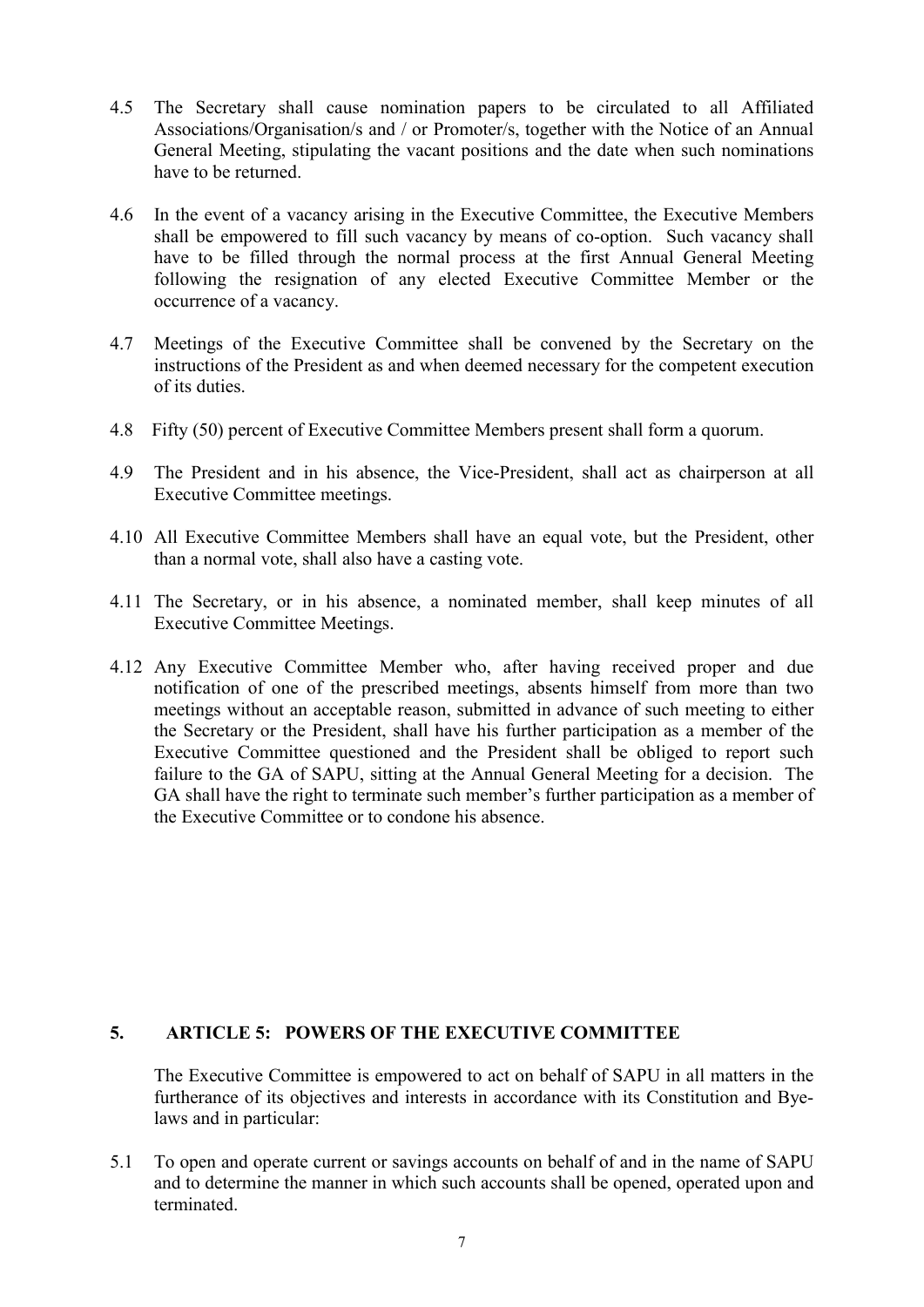- 5.2 To invest the monies of SAPU not immediately required for its purpose in an interest bearing account with an accredited Financial Institution.
- 5.3 To acquire, deal with, dispose of, invest, pledge, cede and mortgage movable and immovable property as is deemed necessary from time to time.
- 5.4 To borrow and raise money or funds in such a manner as may be allowed by prior resolution of the GA
- 5.5 To accept any gift of property or money, whether subject to any special terms or conditions or not, for any one or more of the objectives of SAPU.
- 5.6 To represent SAPU in any dispute of whatsoever nature.

The Executive Committee is further empowered to assume all the administrative functions necessary for conducting the affairs of SAPU and in particular,

- 5.7 To interpret the meaning of clauses in the Constitution. In the event of any doubt as to the meaning of any one of the clauses and then, in such event the interpretation placed thereon by the Executive Committee shall be final and binding upon all Members of the Association/Organisation/s and / or Promoter/s.
- 5.8 To engage and dismiss staff.
- 5.9 To manage the total assets and liabilities and the income and expenditure of SAPU and to present proper and detailed Annual Financial Statements to the GA at the Annual General Meeting.
- 5.10 To dismiss any one of the Executive Committee Members for good cause shown, subject to the approval of such decision by the GA of SAPU sitting at the Annual General Meeting.
- 5.11 To fill any vacancy on the Executive Committee by co-option.
- 5.12 To enforce the rules, regulations, by-laws and resolutions of SAPU, upon each and every affiliated member Association/Organisation/s and/or Promoter/s.
- 5.13 To consider proposals of whatsoever nature and from whatsoever source, rejecting or passing resolutions on their implementation, subject only to such resolutions not being in conflict with this Constitution or any prior resolution of the GA and subject to such resolutions being ratified at the next Annual General Meeting or EGA, which ever is the earlier.
- 5.14 To add or supplement any by-laws conditionally upon such addition or Supplementation not being in conflict with any clause in this Constitution or with any prior resolution passed by the GA. Such by-laws shall forthwith become binding on SAPU and all its members and shall be presented for ratification by the GA at the next Annual General Meeting or EGA, which ever is the earlier.
- 5.15 To acquire the services of any person or body, whether same be done on a permanent or temporary basis provided that such shall be deemed necessary for the proper and / or improved administration of SAPU.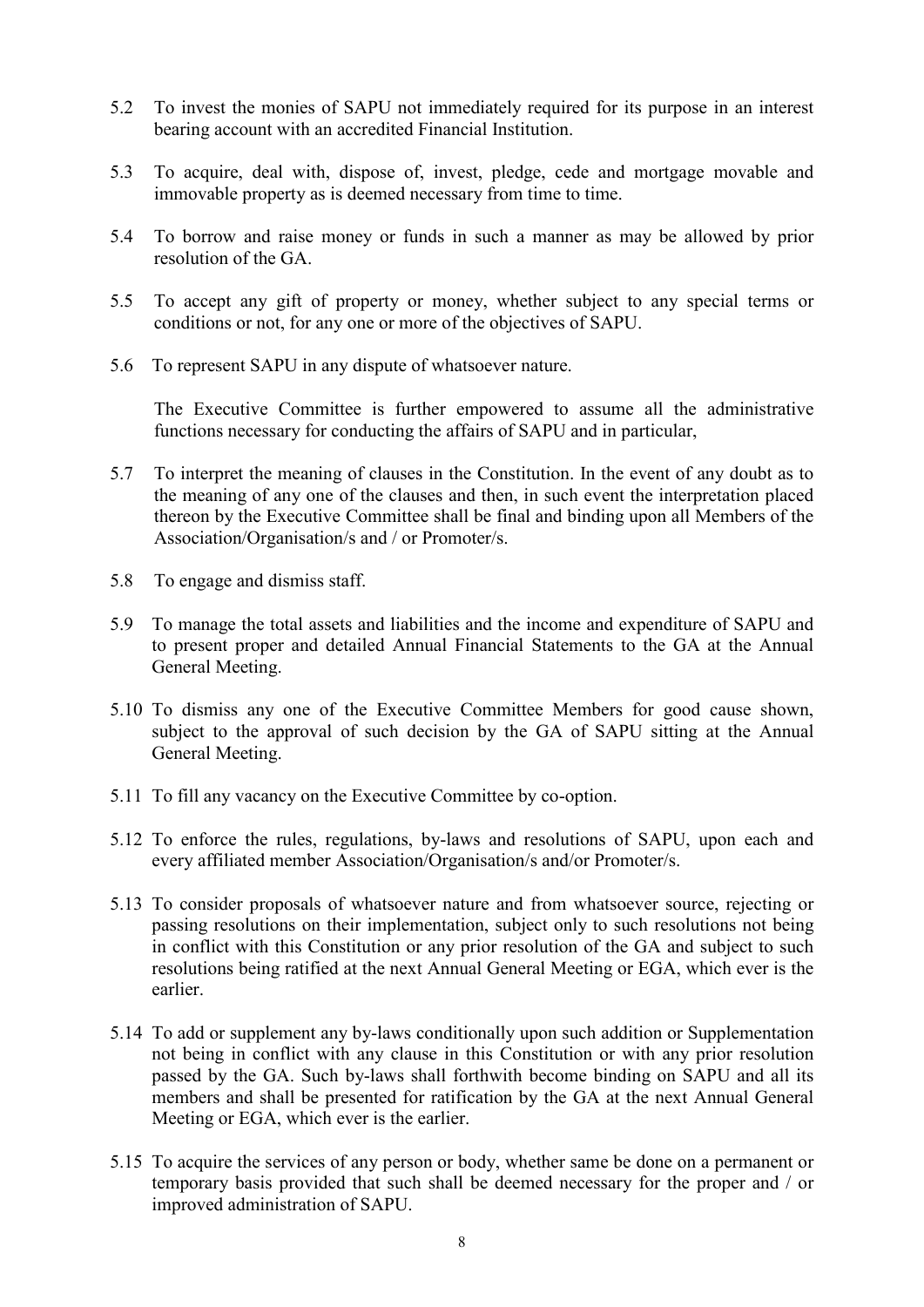- 5.16 To specify and, when necessary, revise the code of conduct of all Affiliates, prescribe sanctions for the transgression of such code and enforce the sanctions prescribed. The Executive Members acting in committee (comprising at least the President, Vice-President, Secretary and Treasurer) and subject to the Executive Committee's authority and or approval, shall:
- 5.17 Carry on the general routine work of the Association and shall have the power to deal with all cases of emergency.
- 5.18 In the absence of a Disciplinary Committee, perform its duties.
- 5.19 Act as the medium between all affiliated Associations/ Organisation/s and/ or Promoter/s and the South African Confederation of Cue Sports (SACCS).
- 5.20 Monitor all aspects and progress of affiliated Associations/Organisation/s and/or Promoter/s and promote their advancement.
- 5.21 At all times adhere to the Constitution and Bye-laws of the Association.
- 5.22 Be jointly and severally liable and accountable to the GA of SAPU for the proper and due fulfillment of their duties and responsibilities.

#### **6. ARTICLE 6: GENERAL ASSEMBLY**

- 6.1 SAPU shall be governed by a GA consisting of the members of the Executive Committee, two delegates from each member Pool Association/Organisation, irrespective whether or not an Association already has a member serving on the Executive Committee.
- 6.2 Each member Association/Organisation shall have one vote, the SAPU Executive Committee shall collectively have only one casting vote. Any member Association/Organisation that has more than two thousand members shall have an additional vote. Any member Association/Organisation that participates in the World Games becomes eligible for a further additional vote.
- 6.3 The GA shall at all Annual General Meetings and EGA and in the manner prescribed in this Constitution participate in the deliberation on all issues pertaining to the policies and objectives of SAPU and in particular to participate in debating the merits of each item placed on the agenda and to exercise their voting rights.
- 6.4 The GA shall be the supreme policy maker of SAPU and the only medium through which any amendments to this Constitution can be made.
- 6.5 The GA shall at all times have the right to question the decisions of the Executive Committee, to be kept informed and to demand adherence to the Constitution and Bye-Laws of SAPU.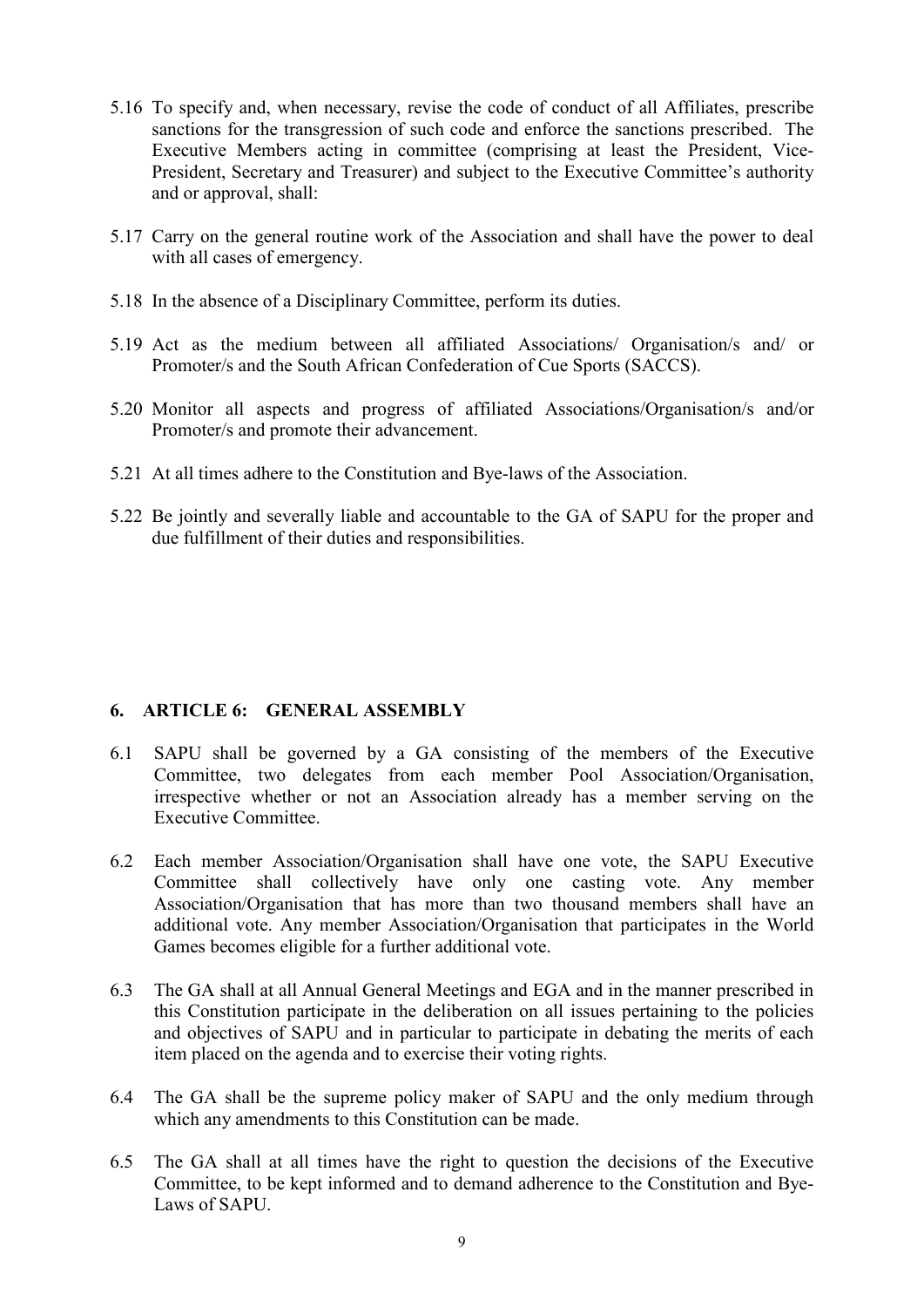- 6.6 All resolutions passed by the GA shall be recorded, including the number of votes for and against, and the resolution so passed forthwith become binding on all members of SAPU without exception.
- 6.7 The quorum for all GA's shall be a minimum of three (3) members of the Executive Committee and 50% of all eligible delegates of member Associations.

# **7. ARTICLE 7: MEETINGS**

- 7.1 All meetings shall be presided over by the President of SAPU who shall act as Chairperson and in his / her absence, the Vice-President shall act in his / her stead.
- 7.2 All meetings shall be conducted in accordance with the principles of natural justice and the accepted rules of procedure.
- 7.3 Only delegates whose credentials are in order shall be entitled to vote at any meeting.
- 7.4 At all Meetings the Chairperson shall have a casting vote, except if he / she is the subject matter thereof.
- 7.5 The detailed result of each vote on every resolution shall be announced by the Chairperson, who shall state how many votes were cast for and how many votes were cast against each motion submitted for adoption.
- 7.6 Except where a secret ballot is specifically requested by any member eligible to vote, decisions at any meeting shall be based on a simple majority of those present and voting, decided by a show of hands.
- 7.7 Where a secret ballot is held, the Chairperson shall appoint a minimum of two Ballot Officials who shall count the votes.
- 7.8 The Chairperson is empowered to rule out of order any discussions which he considers unrelated to the matter on hand, out of order, detrimental to the proceedings or the interest of the Organisation, subject to the generally accepted rules governing meetings. The Chairperson may call a recess during any stage of the proceedings and may expel any person or persons whose behaviour or attitude is unruly or undesirable.
- 7.9 The Secretary shall in sufficient detail record the proceedings and shall cause to be delivered a script of such minutes to each and every affiliated Association/Organisation/s and/ or Promoter/s within thirty days, whether an Association was represented at the meeting or not.
- 7.10 The Chairperson may invite as a guest to any general meeting, any person whose presence is, or will be likely to be in the interest of SAPU or any of its Affiliates.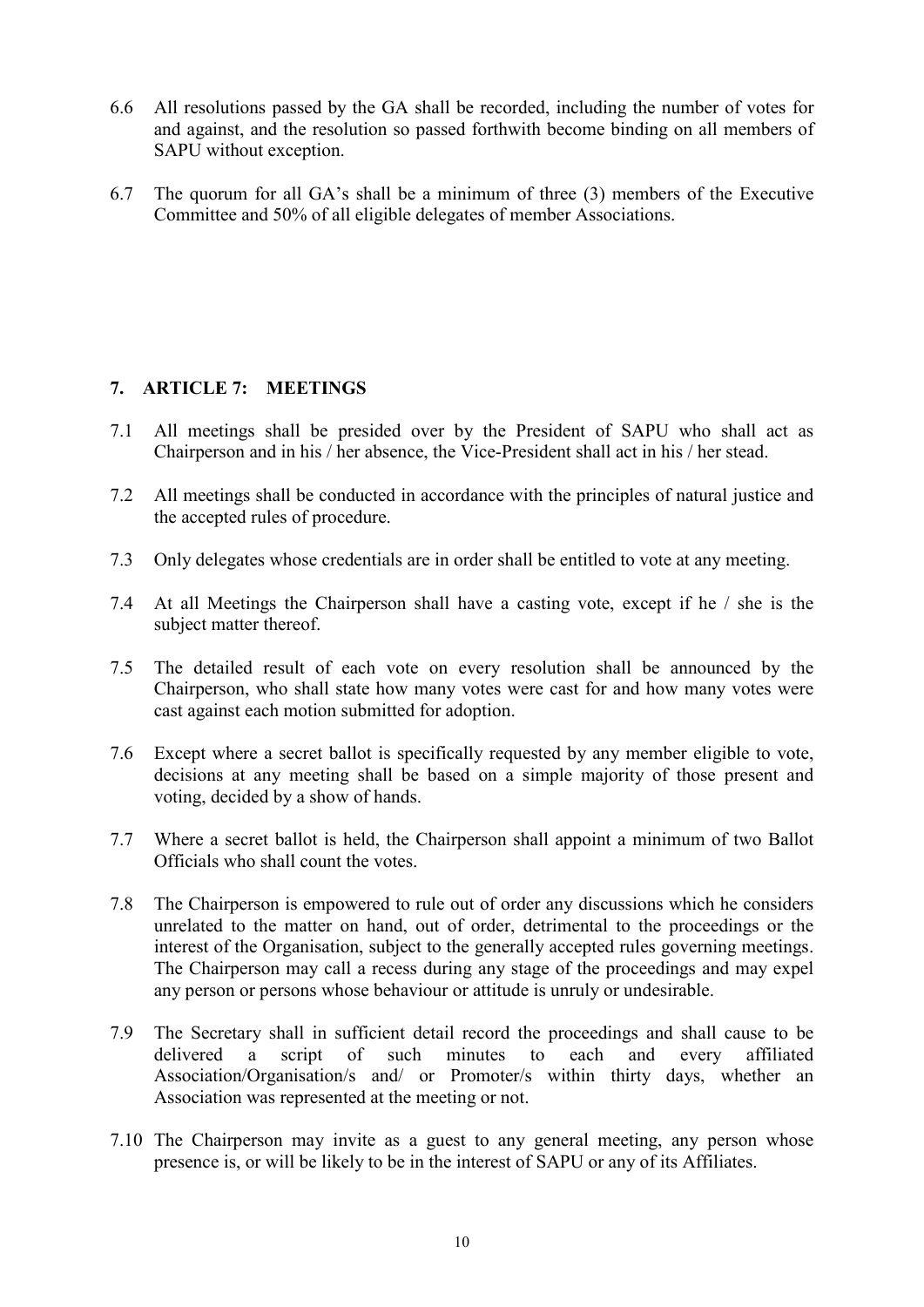- 7.11 Meetings shall be convened by the Secretary on the instructions of the Executive Committee or the President, who shall give thirty days notice thereof in writing, to all affiliated Associations/Organisation/s and / or Promoter/s.
- 7.12 If at any meeting of the GA no quorum is present within thirty minutes after the time for which such meeting has been called, then and in such case:
- 7.13 Should such meeting be the Annual General Meeting or an EGA convened by the Executive Committee, the same shall be adjourned, to be held at a time and place to be determined by the members of the GA then present, and notice thereof shall be given to all member Associations/Organisation/s and / or Promoter/s. Any number present at the reconvened meeting shall constitute a quorum.

# **8. ARTICLE 8: ANNUAL GENERAL MEETING**

- 8.1 The Annual General Meeting of SAPU shall be held at a venue to be notified during March/April of each year.
- 8.3 The Secretary shall give written notice to all affiliated member Associations/Organisation/s and/or Promoter/s of the date of such meeting at least thirty days prior to the date of the proposed Annual General Meeting and the following documentation shall accompany the said Notice:
- 8.3.1 Notice of the meeting;
- 8.3.2 The agenda of the meeting;
- 8.3.3 Any proposed increases in subscription fees (if any), with the motivation thereof;
- 8.3.4 Details of any new proposed affiliations to SAPU;
- 8.3.5 Details of proposed Constitutional or Bye-law amendments.
- 8.4 Notices of motion, for inclusion in the agenda, shall be forwarded, in writing, to reach the Secretary 14 days prior to the Annual General Meeting.
- 8.5 The business of the Annual General Meeting shall be proceeded with, in the following order:
- 8.5.1 To read the Notice convening the Meeting
- 8.5.2 To receive the delegates credentials.
- 8.5.3 To read and confirm the Minutes of the previous Annual General Meeting and any Special General Meetings, and to deal with the business arising there from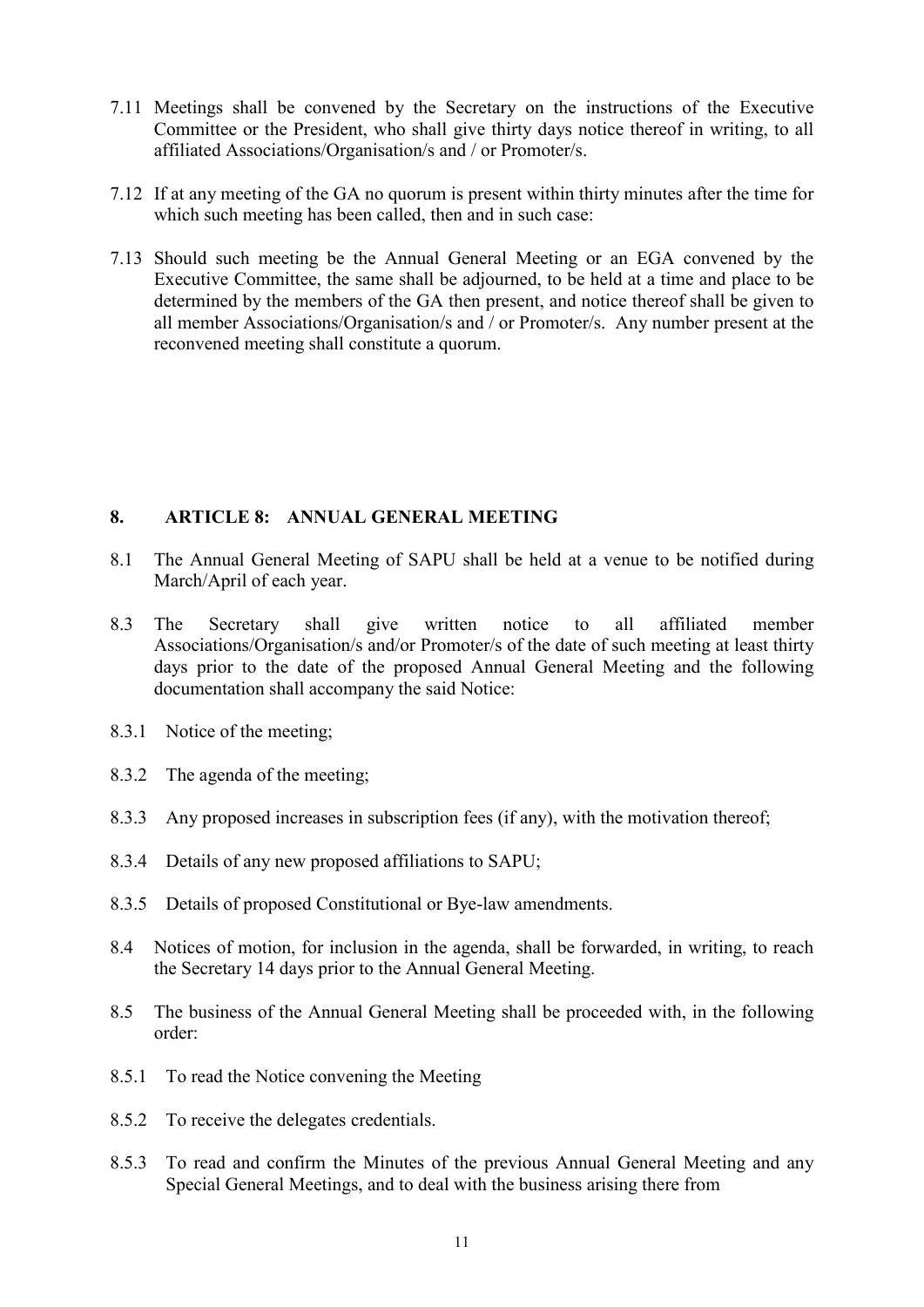- 8.5.4 To read and adopt the Annual Report and Financial Statements.
- 8.5.5 To deal with correspondence.
- 8.5.6 To approve prospective affiliations.
- 8.5.7 To elect an Executive Committee or candidates for the ensuing year, if applicable, this includes the election of 2 Additional Members at each Annual General Meeting for the ensuing 12 months only.
- 8.5.8 Honorariums (To be decided by GA).
- 8.5.9 To propose amendments to the Constitution and Bye-laws (if any).
- 8.5.10 To fix annual affiliation fees and capitation fees.
- 8.5.11 General.

# **9. ARTICLE 9: APPOINTED DELEGATES AND NOMINATIONS**

The Secretary of each Affiliated Association/Organisation/s and /or Promoter/s shall at least seven (7) days before the AGM advise the Secretary of SAPU of:

- 9.1 Their appointed Delegates to attend the AGM.
- 9.2 Their nominated candidates for 1 of the 2 Additional Executive Committee member vacancies each year.

#### **10. ARTICLE 10: EXTRA-ORDINARY GENERAL ASSEMBLY**

The Executive Committee may at any time convene an EGA. The Executive Committee shall also, upon receipt of a requisition from not less than three Affiliated Associations/Organisation/s and/or Promoter/s, within thirty days after receipt of such requisition, convene an EGA. Such requisition shall state the nature of the business to be discussed at the EGA and shall be lodged with the Secretary of SAPU. At such EGA only the business for which the same has been convened shall be discussed.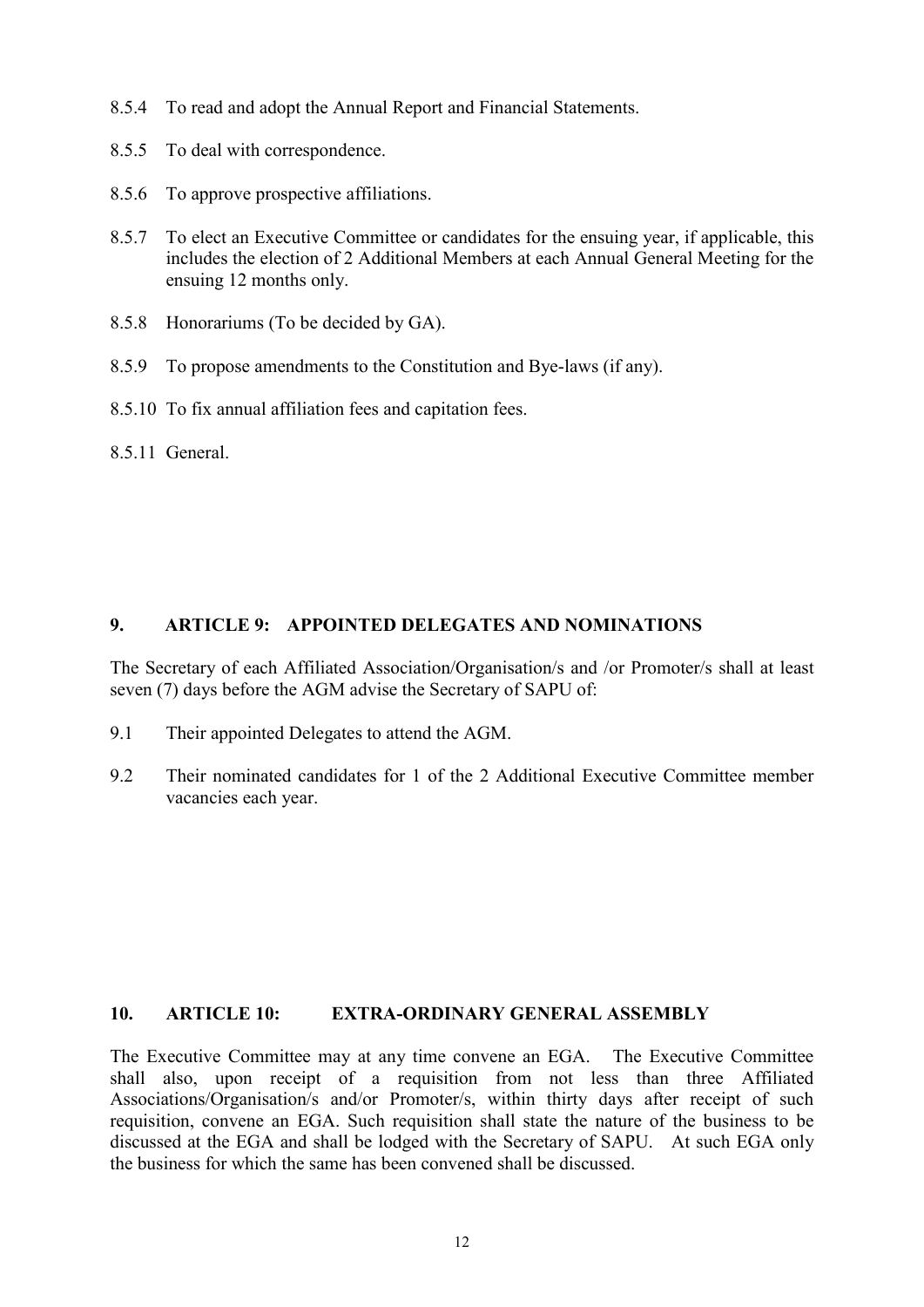#### **11. ARTICLE 11: FINANCIAL MATTERS**

- 11.1 The financial year of SAPU shall be from 1 March of one year to end of February of the following year.
- 11.2 All matters pertaining to the income and expenditure of SAPU shall be administered by the Executive Committee in a manner which conform with normal bookkeeping practices, which is in the best interest of SAPU and with the necessary responsibility.
- 11.3 The income and property of SAPU, wherever it be derived from, shall be applied solely towards the promotion of the objectives of SAPU as set forth in the Constitution.
- 11.4 No portion of income or assets shall be paid or transferred directly or otherwise howsoever by way of profit to any member of SAPU.
- 11.5 All payments, other than reasonable petty cash disbursements, shall be made by cheque or bank transfer.
- 11.6 Travelling and accommodation expenses incurred by the President and/or other members of the Executive of SAPU in attending any meetings, presentations, competitions, promotions, championships etc shall be paid by SAPU.
- 11.7 Disbursements made in respect of capital purchases, the nature of which is deemed to be necessary for the proper or improved administration of SAPU, shall constitute an application of funds.

#### **12. ARTICLE 12: AUDITOR**

An Auditor shall be appointed at the Annual General Meeting, and his duties shall be to examine all books of accounts and to reconcile the bank statements with all other records and to certify the Balance Sheet and other Financial Statements to be presented at the Annual General Meeting, to have been properly kept and as correct. The Treasurer of SAPU shall be responsible to have the above executed and shall present the annual financial statements at the Annual General Meeting.

#### **13. ARTICLE 13: SIGNING OF DOCUMENTS/CONTRACTS**

All documents / contracts which are required to be executed on behalf of SAPU shall be deemed to be properly and correctly executed if signed by the President, or in his absence, the Vice-President.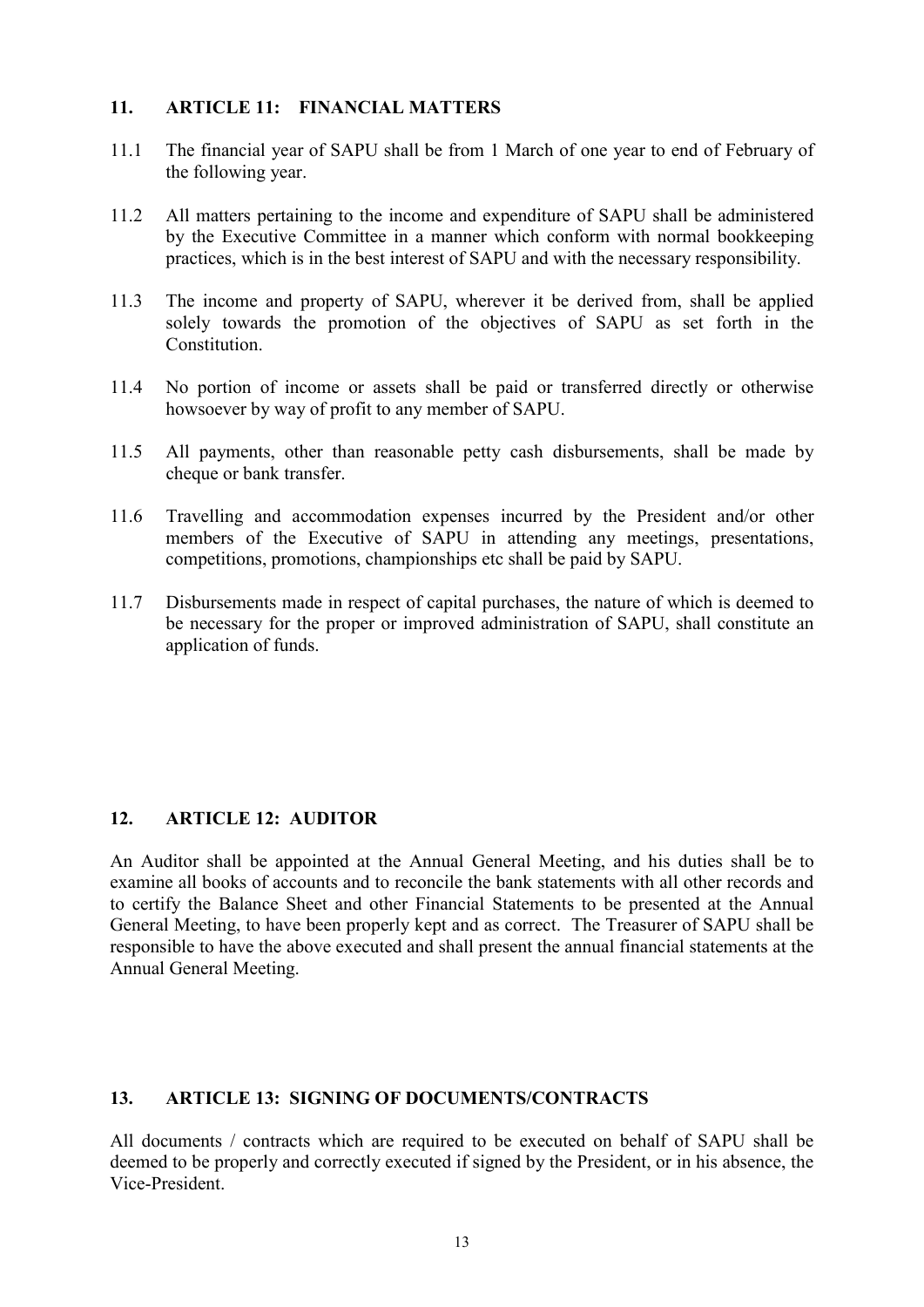# **14. ARTICLE 14: ENQUIRY INTO MISCONDUCT**

- 14.1 A Disciplinary Committee or in the absence of such Committee, the Executive Committee, shall deal with all matters pertaining to misconduct on the part of any registered Association/Organisation/s and/or Promoter/s, Committee, Committee Member, Club or player.
- 14.2 Notwithstanding that each Affiliated Association Committee shall take appropriate disciplinary action against a transgressor registered within its jurisdiction, the SAPU Disciplinary Committee has the power to conduct its own enquiry into allegations of misconduct brought to its attention and further to intercede on behalf of the alleged transgressor or impose its own penalties which it deems appropriate to the offence.

Such penalties shall be binding on all parties concerned.

- 14.3 Upon receipt of a written complaint, charge or allegation of misconduct whether by action, omission or statement which has the potential of bringing into disrepute, SAPU, any of its members or a sponsor, the Disciplinary committee shall, in the manner prescribed, conduct an enquiry into the matter.
- 14.4 By virtue of the distance between the headquarters of the SAPU and many of its Affiliated Associations/Organisation/s and/or Promoter/s, the Executive Committee may appoint a Disciplinary Committee within its jurisdiction which shall conduct the enquiry on its behalf and shall convey its findings to the Executive Committee who shall then impose a penalty appropriate to the offence.

# **15. ARTICLE 15: PROCEDURE AT ENQUIRIES**

- 15.1 All enquiries shall be held in accordance with the rules of natural justice and the person, in respect of whom the enquiry is held, may be represented by Council or Attorney.
- 15.2 For the purpose of an enquiry, the Disciplinary Committee may hear evidence and may, under the hand of the Disciplinary Committee, summon witnesses and require the production of any book, record, document or thing from the alleged transgressor and / or witness for examination.

A summons for the appearance of the person in respect of whom an enquiry is held, or a witness to attend the enquiry, or for the production of any book, record, document or thing, shall be served by personal delivery or by registered post.

- 15.3 Failure to appear before a committee of enquiry in response to a summons, shall entitle the committee to proceed with the enquiry and to give a ruling in the absence of the person summoned.
- 15.4 The Committee may appoint a legal advisor to be present at any enquiry to advise it on matters of law, procedure and evidence.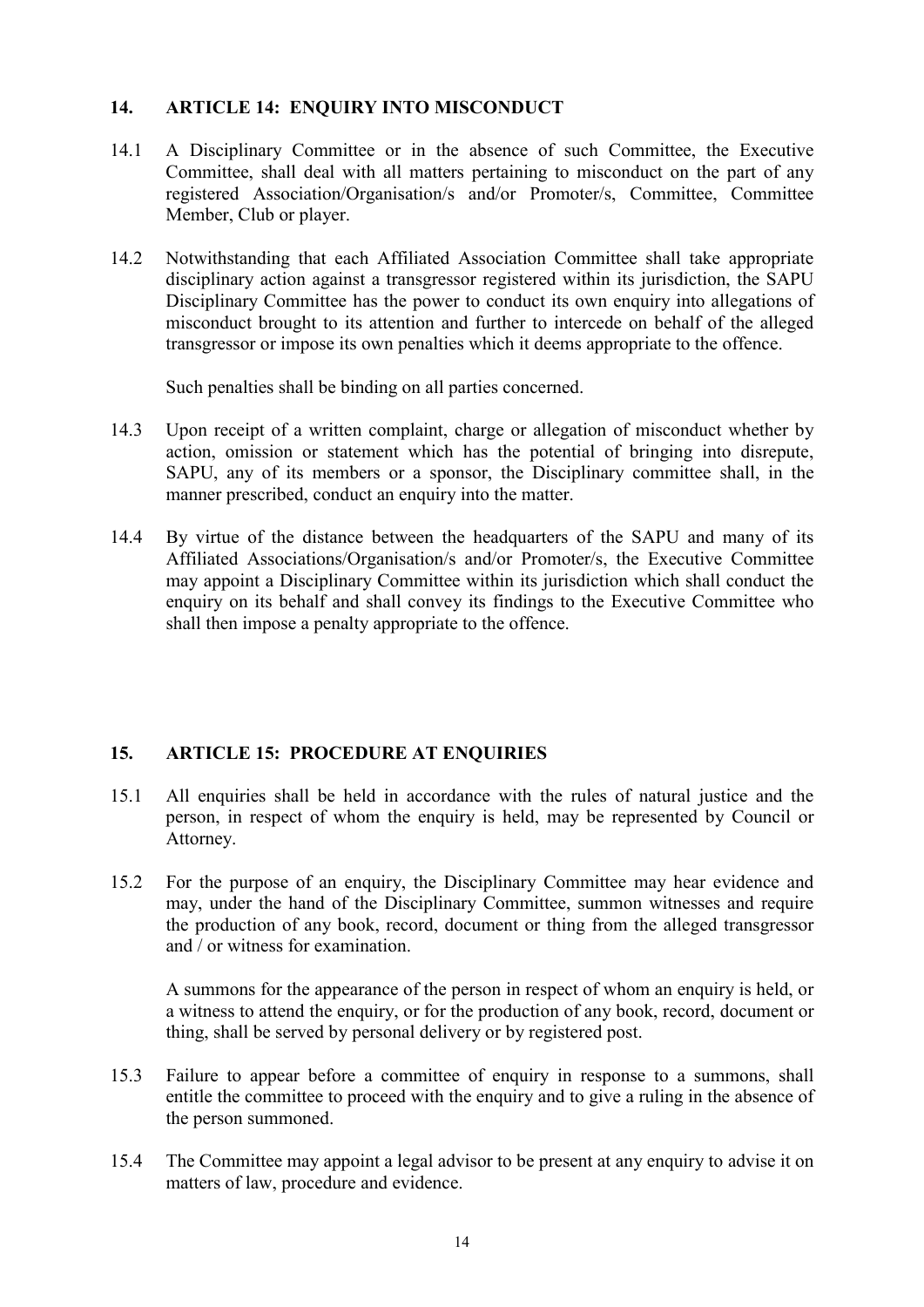15.5 All costs relating to the appearance and defense of the person in respect of whom an enquiry is held including that of any witness appearing on his / her behalf shall be for his / her own account. All costs incurred by the disciplinary committee or any person summonsed to witness on behalf of the committee shall be borne by SAPU.

# **16. ARTICLE 16: POWERS OF THE DISCIPLINARY COMMITTEE**

The Disciplinary Committee shall be empowered to impose one or more of the following

- 16.1 A caution or reprimand.
- 16.2 Suspension for a specific period from practicing in any capacity as a registered pool player in the Region in which he is registered, enrolled or elected and / or in any area under the jurisdiction of the SAPU.
- 16.3 Summary removal from any office held.
- 16.4 Removal of his / her name from any membership register of SAPU for a period which shall not exceed five years.
- 16.5 Suspension from participation in a specific event or all events whilst retaining Registration with his / her Association/Organisation/s and / or Promoter/s.
- 16.6 In extreme circumstances the Disciplinary Committee may, subject to Confirmation thereof at an Annual General Meeting or an EGA, ban any player from registration with any Association/Organisation/s and/or Promoter/s for an unlimited period.
- 16.7 Where an enquiry is held regarding dishonesty or misuse or unauthorized Appropriation of funds from any affiliated Association/Organisation/s and / or Promoter/s or any member Club of such Association, the Disciplinary Committee may order the person found guilty of such offence, to make restitution to the entire satisfaction of the aggrieved and may order that such person remain under full suspension until satisfactory restitution has been effected, whereupon the committee may order the removal of the full suspension and impose any other penalty set out forth herein.
- 16.8 Where an enquiry is held in respect of any Club registered with an affiliated Association, the Committee finds that such Club by virtue of activities, statements or racial disposition represents a threat to the harmony of the Association with which it is registered or is likely to bring disrepute to that Association, the game, any sponsor or SAPU, the Disciplinary Committee shall, if brought to its attention, and subject to the affected Regional Association/Organisation/s and / or Promoter/s not taking appropriate action, take action on its behalf. Any cost that SAPU may incur, shall be for the account of the Association /Organisation/s and / or Promoter/s so affected and shall be due and payable on demand.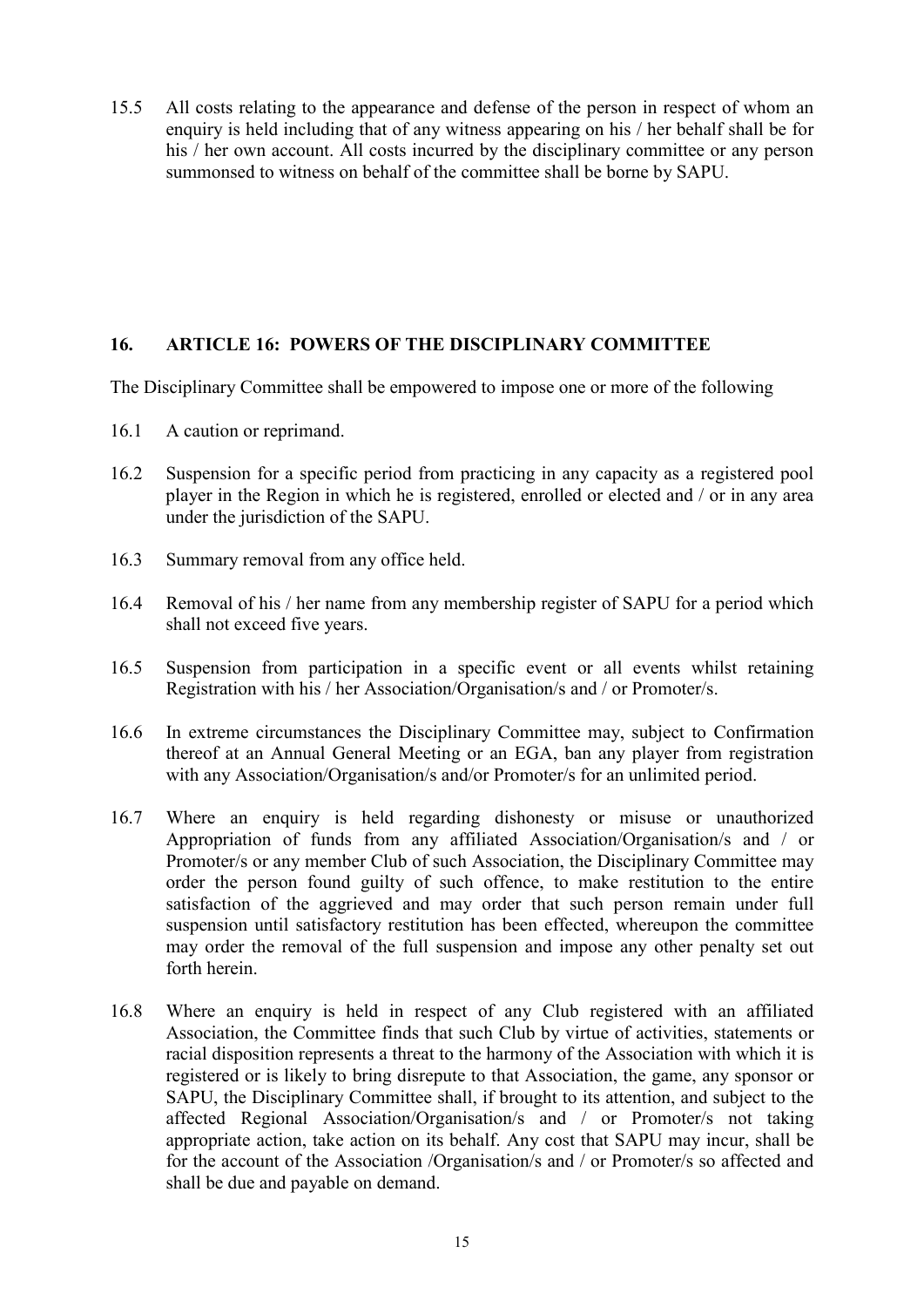#### **17. ARTICLE 17: APPEAL, REVIEWS, REINSTATEMENT**

- 17.1 All appeals against decisions of committees of SAPU will be submitted to an independent body, being the SACCS. The decision of the SACCS will be binding.
- 17.2 No member as defined by clause 9 of this constitution shall be entitled to pursue any recourse in a court of law be it on review or appeal or otherwise, unless such party has exhausted all provisions of this constitution as the case may be, inclusive of any Rules and Regulations governing the members.
- 17.3 The Disciplinary Committee may, if it deems fit, and subject to such conditions as it may determine, reinstate or restore to a membership register or roll, any name which has been removed there-from.

#### **18. ARTICLE 18: AMENDMENTS TO THE CONSTITUTION**

- 18.1 Proposed amendments to the Constitution shall be submitted in writing by either an Affiliate or the Executive Committee and shall be lodged with the Secretary not later than 30 (thirty) days prior to an Annual General Meeting or an EGA specifically called for that purpose. Amendments may only be made at either of the aforesaid meetings and has to be distributed to all Affiliated Associations/Organisation/s and / or Promoter/s prior to the said Meeting. All amendments to the Constitution or Bye-Laws shall be approved by the GA of SAPU.
- 18.2 No amendments shall be effective unless the Motion to Amend has been carried by a two thirds majority vote of all Delegates present and entitled to vote at the Meeting.
- 18.3 The Secretary of SAPU shall advise all affiliated Associations /Organisation/s and / or Promoter/s at least 14 (fourteen) days prior to the Annual General Meeting or an EGA of proposed amendments in order for them to prepare their responses.
- 18.4 All Affiliated Associations /Organisation/s and/ or Promoter/s shall have to amend their Constitutions in accordance with amendments made to that of SAPU, specifically to prevent conflict to arise between the Associated Associations and SAPU.

# **19. ARTICLE 19: DISSOLUTION**

SAPU may be dissolved if at least two-thirds of the members present and voting at a GA, convened specifically for the purpose of considering such matters, are in favour of dissolution. Not less than thirty days notice shall be given of such a Meeting and the notice